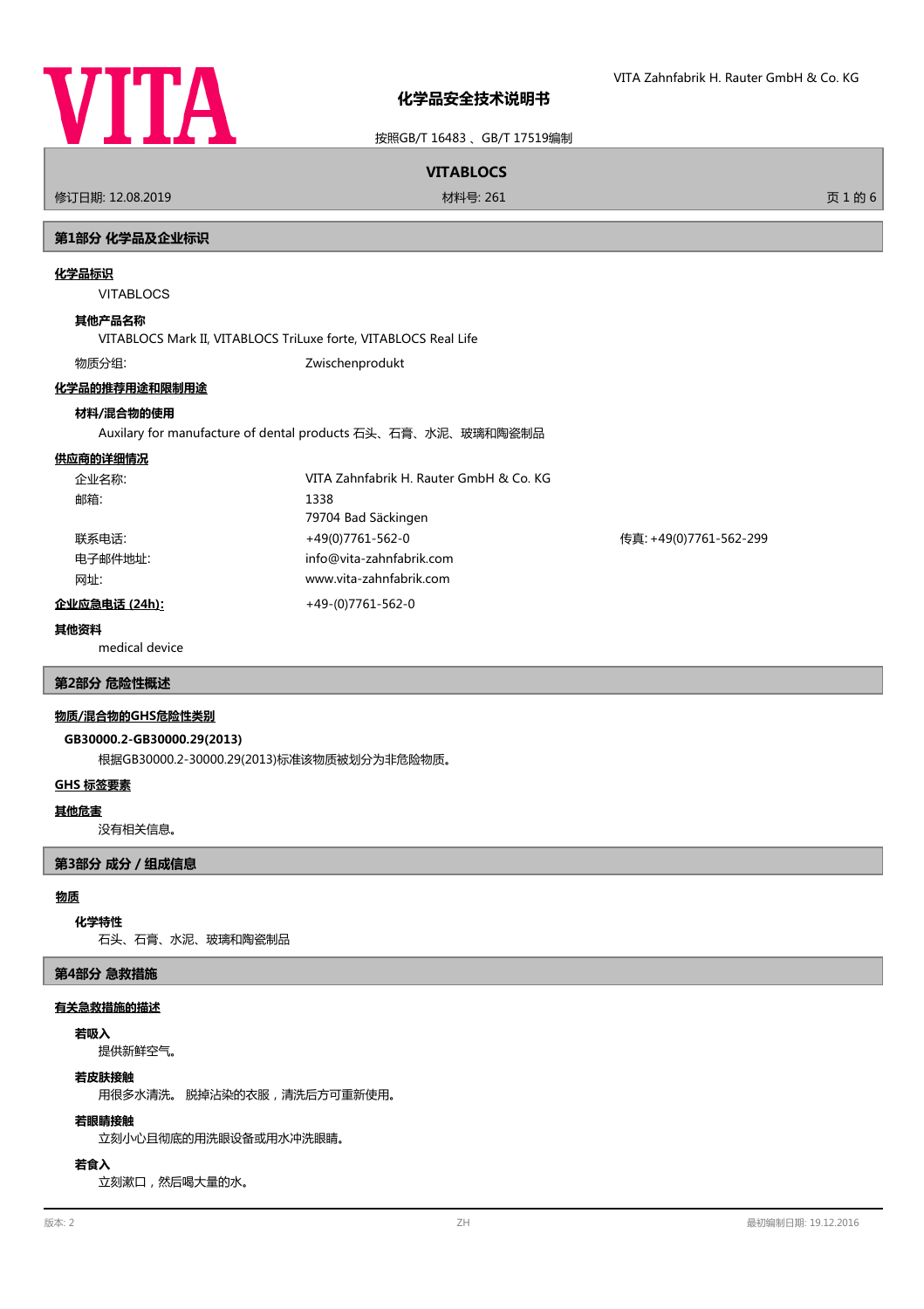|  |                  | <b>VITABLOCS</b> |         |
|--|------------------|------------------|---------|
|  | 修订日期: 12.08.2019 | 材料号: 261         | 页 2 的 6 |

# **最重要的症状和健康影响**

没有相关信息。

# **对医生的特别提示**

症状处理。

# **第5部分 消防措施**

# **灭火介质**

#### **适合的灭火剂**

依照周边环境决定防火措施。

#### **特别危险性**

不易燃 。

#### **消防人员的特殊保护设备和防范措施**

火灾时: 使用不受周围空气影响的呼吸防护器。

#### **第6部分 泄漏应急处理**

#### **作业人员防护措施、防护装备和应急处置程序**

避免灰尘的形成。 勿吸入灰尘。

#### **环境保护措施**

不需要特别的环保措施。 按照环保规定彻底清洁受污染的物体和面积。

#### **泄漏化学品的收容、清除方法及所使用的处置材料**

机械式吸取 取出的材料根据清除那一章处理。

#### **参照其他章节**

安全处理: 见 段 7 个人防护装备: 见 段 8 垃圾处理: 见 段 13

# **第7部分 操作处置与储存**

# **操作注意事项**

# **关于安全操作的提示**

不需要特别的预防措施。

不需要特别的防火措施。 **关于防火、防爆的提示**

# **安全储存的条件,包括任何不兼容性**

#### **对存放空间和容器的要求**

容器密封好。

# **共同存放的提示**

不需要特别的预防措施。

#### **第8部分 接触控制和个体防护**

## **控制参数**

## **工程控制方法**

#### **保护和卫生措施**

脱掉沾染的衣服。 休息前和工作结束时请洗手。 在工作场所不饮食、不抽烟、不擤鼻涕。

#### **眼部/面部防护**

戴防护眼罩/戴防护面具。 防尘眼镜

# **手部防护**

处理化学工作材料时,只能戴带有CE认证标记含四位数检验号码的化学防护手套。 挑选抗化学药品的防护手套 时,必须视工作场所特性而定的危险物质浓度和数量而定。 最好向手套制造厂家询问清楚以上所提特殊用途的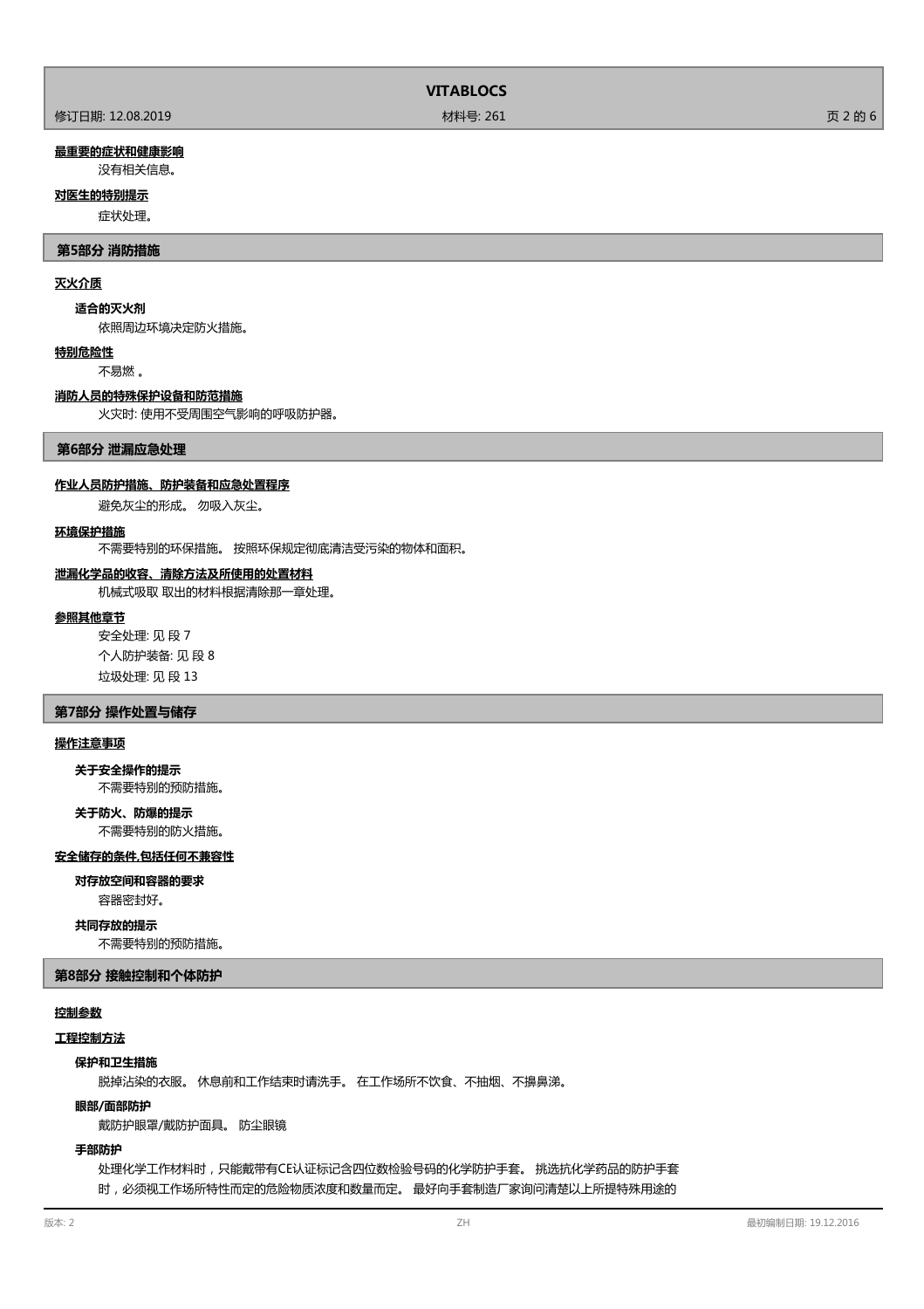# **VITABLOCS**

# 手套之化学药品抵抗性。

#### **皮肤和身体防护**

防护服的使用。

# **呼吸防护**

在通风不足的情况下 戴呼吸防护装置。 勿吸入灰尘。 确保有足够的通风且在关键位置上设置点状的抽气设施。

# **第9部分 理化特性**

| 基本物理和化学性质信息        |                           |  |
|--------------------|---------------------------|--|
| 聚合状态:              | 固态                        |  |
| 颜色:<br>气味:         | 无味                        |  |
| pH值:               | 没有界定                      |  |
|                    |                           |  |
| 物理状态变化<br>熔点:      | 没有界定                      |  |
| 沸点/沸腾范围:           | ?                         |  |
| 闪点:                | $\overline{\cdot}$        |  |
| 易燃性                |                           |  |
| 固体:                | 没有界定                      |  |
| 气体:                | 不适用                       |  |
| 爆炸性特性              |                           |  |
| 本产品不: 有爆炸危险的。      |                           |  |
| 爆炸下限:              | 没有界定                      |  |
| 爆炸上限:              | 没有界定                      |  |
| 自燃温度               |                           |  |
| 固体:                | 没有界定                      |  |
| 气体:                | 不适用                       |  |
| 分解温度:              | 没有界定                      |  |
| 助燃特性               |                           |  |
| 不助燃。               |                           |  |
| 蒸汽压力:              | $\epsilon$ =1100 hPa      |  |
| (在 50 °C)          |                           |  |
| 相对密度:              | 2,44000 g/cm <sup>3</sup> |  |
| 水溶性:               | 不                         |  |
| 在其它溶剂中的溶解度<br>没有界定 |                           |  |
| 辛醇/水分配系数:          | 没有界定                      |  |
| 相对蒸气密度:            | 没有界定                      |  |
| 蒸发速率:              | 没有界定                      |  |
| 其他资料或数据            |                           |  |
| 固体:                | 100,0%                    |  |

# **第10部分 稳定性和反应性**

# **反应性**

当按规定处理和存储时无有害反应。

# **稳定性**

该产品在正常室温存储时是稳定。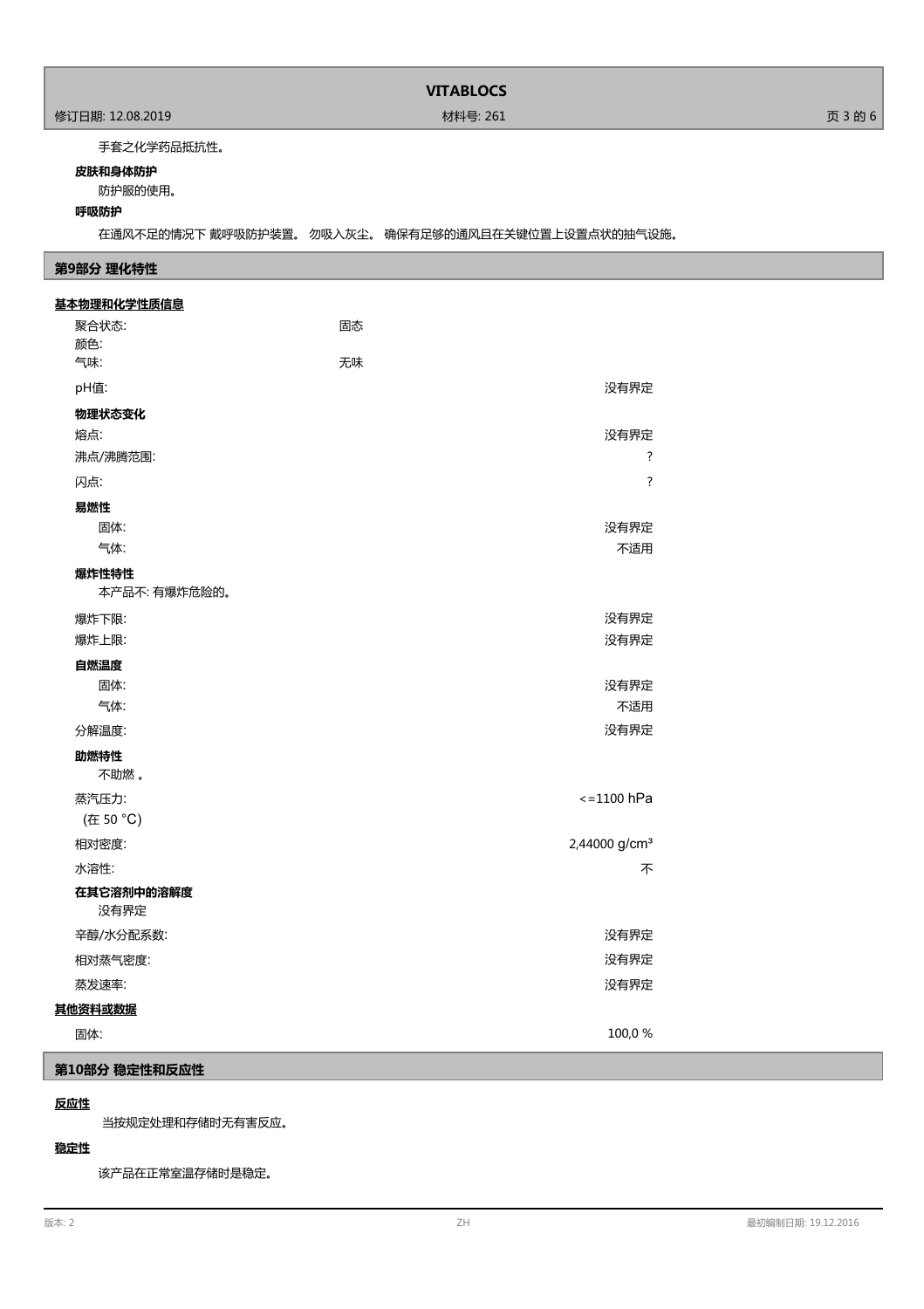|                  | <b>VITABLOCS</b> |         |
|------------------|------------------|---------|
| 修订日期: 12.08.2019 | 材料号: 261         | 页 4 的 6 |

#### **危险反应**

无已知的危险反应。

# **避免接触的条件**

没有/没有

# **禁配物**

没有相关信息。

#### **危险的分解产物**

无已知的危险分解产物。

#### **第11部分 毒理学信息**

# **急性毒性**

# **急性毒性**

现有数据不符合分类标准。

#### **刺激和腐蚀**

现有数据不符合分类标准。

#### **呼吸或皮肤过敏**

现有数据不符合分类标准。

# **致癌性、生殖细胞突变性、生殖毒性**

现有数据不符合分类标准。

#### **特异性靶器官系统毒性 一次接触** 现有数据不符合分类标准。

# **特异性靶器官系统毒性 反复接触**

现有数据不符合分类标准。

#### **肺内吸入异物的危险**

现有数据不符合分类标准。

# **测试的补充说明**

根据 (EC) 1272/2008 [CLP] 规定该物质被划分为非危险物质。

# **第12部分 生态学信息**

#### **生态毒性**

本产品不: 生态毒性。

# **持久性和降解性**

本产品未经检验。

# **生物富集或生物积累性**

本产品未经检验。

# **土壤中的迁移性**

本产品未经检验。

# **其他有害作用**

没有相关信息。

#### **其他资料**

避免释放到环境中。

**第13部分 废弃处置**

# **废弃物处置方法**

# **建议**

根据官署的规定处理废物。

# **受污染的容器和包装的处置方法**

用很多水清洗。 完全清空的包装材料可以回收再利用。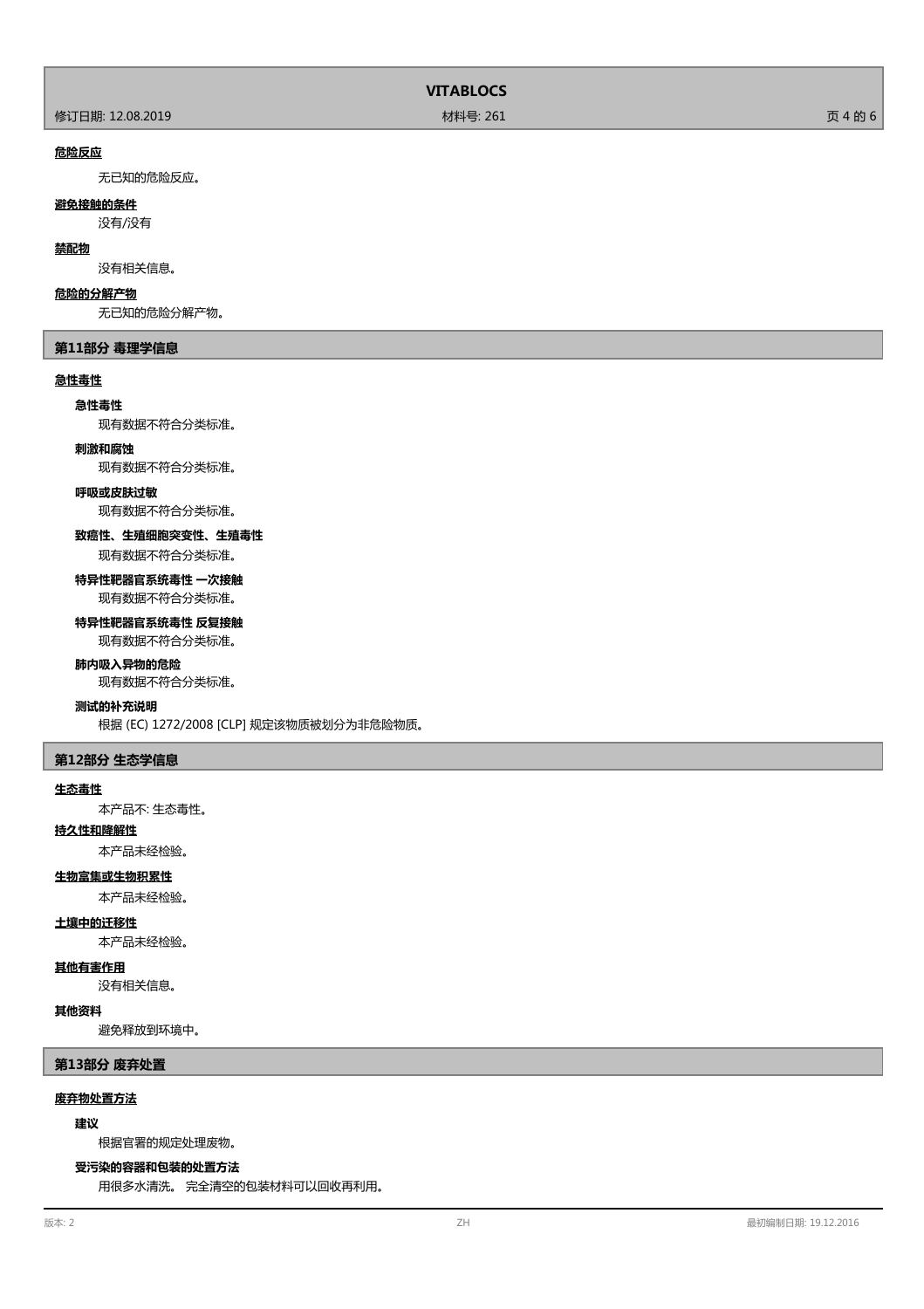|  | ۹ |
|--|---|
|  |   |

**VITABLOCS**

修订日期: 12.08.2019 材料号: 261 页 5 的 6

# **第14部分 运输信息**

# **海运 (IMDG)**

| UN号:                  |  | 根据运输法规,未被分类为危险品。 |
|-----------------------|--|------------------|
| 联合国运输名称:              |  | 根据运输法规,未被分类为危险品。 |
| 联合国危险性分类:             |  | 根据运输法规,未被分类为危险品。 |
| <u>包装类别:</u>          |  | 根据运输法规,未被分类为危险品。 |
| 空运 (ICAO-TI/IATA-DGR) |  |                  |
| UN号:                  |  | 根据运输法规,未被分类为危险品。 |
| 联合国运输名称:              |  | 根据运输法规,未被分类为危险品。 |
| 联合国危险性分类:             |  | 根据运输法规,未被分类为危险品。 |
| 包装类别:                 |  | 根据运输法规,未被分类为危险品。 |
| 对环境的危害                |  |                  |
|                       |  |                  |

对环境有害的物质: カランド しゅうしゃ アイスト 不

**使用者特殊预防措施**

没有相关信息。

# **大宗货物运输根据 MARPOL-公约 73/78 附录 II 和 IBC-Code**

不适用

# **第15部分 法规信息**

# **化学品的安全、健康和环境条例**

# **国家的规章**

# **第16部分 其他信息**

# **缩略语和首字母缩写**

ADR: Accord européen sur le transport des marchandises dangereuses par Route (European Agreement concerning the International Carriage of Dangerous Goods by Road) IMDG: International Maritime Code for Dangerous Goods IATA: International Air Transport Association GHS: Globally Harmonized System of Classification and Labelling of Chemicals EINECS: European Inventory of Existing Commercial Chemical Substances ELINCS: European List of Notified Chemical Substances CAS: Chemical Abstracts Service LC50: Lethal concentration, 50% LD50: Lethal dose, 50% CLP: Classification, labelling and Packaging REACH: Registration, Evaluation and Authorization of Chemicals GHS: Globally Harmonised System of Classification, Labelling and Packaging of Chemicals UN: United Nations DNEL: Derived No Effect Level DMEL: Derived Minimal Effect Level PNEC: Predicted No Effect Concentration ATE: Acute toxicity estimate LL50: Lethal loading, 50% EL50: Effect loading, 50% EC50: Effective Concentration 50% ErC50: Effective Concentration 50%, growth rate NOEC: No Observed Effect Concentration